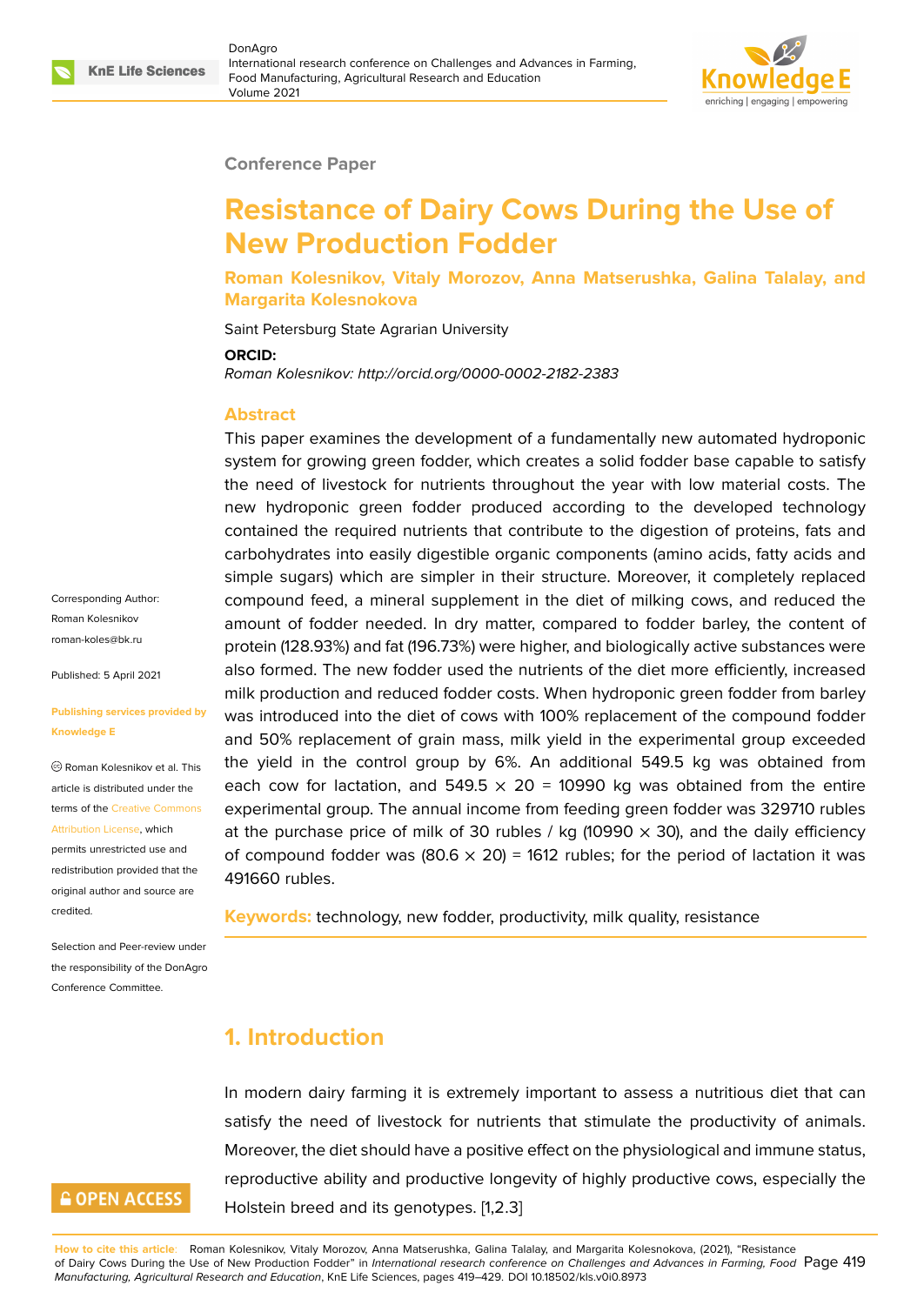In this regard, it became necessary to revise the production principles of fodder and both quantitative and qualitative improvement of fodder supply. At the same time, the priority issues include the reduction of the loss of nutrients in fodder based on the use of advanced technologies for feeding.

In the course of our scientific research we revealed a new promising direction for the use of sprout grain in feeding of dairy cattle. During the germination of grain under the influence of enzymes, decomposition of complex organic substances of seeds occurs i.e. proteins decompose to amino acids, polysaccharides to monosaccharides, fats to fatty acids and hydroxy acids [4–9].

According to this, we developed a fundamentally new automated hydroponic system for growing green fodder.

### **2. Methods and Equipment**

The modular hydroponic unit is designed for year-round, daily production of highquality, cheap, environmentally friendly, natural protein-vitamin-mineral supplements, regardless of the season, weather and climatic conditions.

Green fodder was grown from barley seeds, the norm per 1  $\text{m}^2$  of pallet barley was 4.2 kg. For this purpose, we used pure barley grain with a germination rate of 90%.

The hydroponic method of growing green fodder involved preparation, germination of grain and green fodder growing. Weighed dry grain was placed in trays and irradiated with a mercury-quartz bactericidal lamp for 3-10 min (depending on lamp power).

The ultraviolet rays of the lamp destroyed bacteria and germs of fungi on the surface of the grain and prevented putrefactive processes.

After irradiation, the grain was soaked in water for 10-15 minutes. After the expiration date, the water was drained, the trays were covered with glass, leaving a gap of 1-2 cm wide, and placed on germination. The grain was germinated for 2 days, maintaining a certain humidity and temperature. The optimum temperature for oats germination was 21-23 ° C. [10–12].

During the process of germination, it was recommended to inspect the trays at least 2 times a day and, if there was a lack of moisture, it was necessary to moisten the grain, and if ther[e w](#page-10-0)[as](#page-10-1) an excess, we should drain the water. After the sprouts appeared in most of the seeds, the coverings were removed and the trays were placed on cultivation. From this moment the plants were receiving light and nourishment.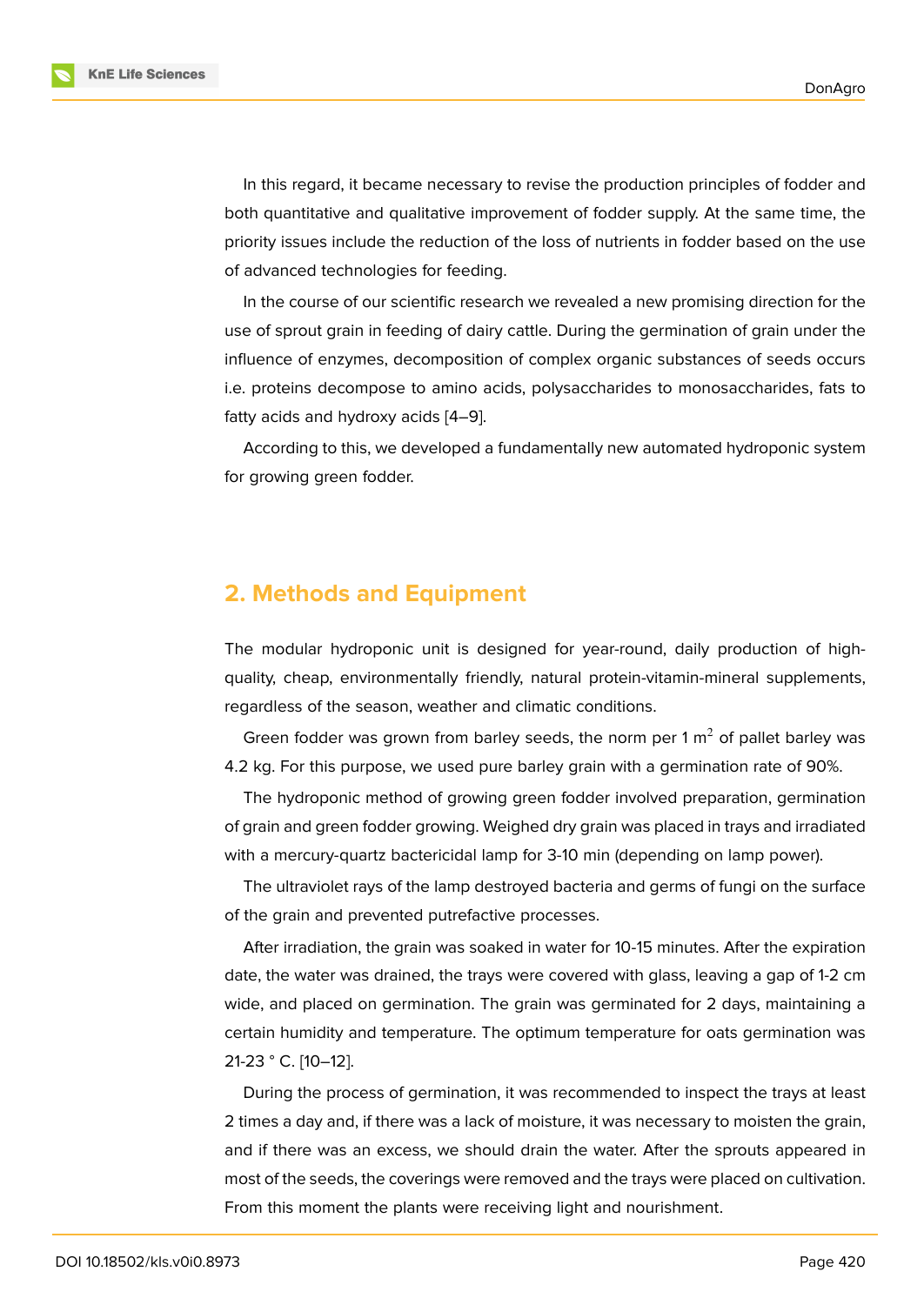For the cultivation of green fodder, fluorescent and white lamps were used. Under the influence of water, heat and light, in the process of photosynthesis, the storage carbohydrate (starch) of cereals was converted into easily absorbed forms, which were necessary and sufficient material for glucose synthesis. [4, 10, 11, 13]

According to the experiments the more intensive accumulation of nutrients and vitamins in plants occurs when they are illuminated for 18 hours a day. Ready-to-eat green fodder is grass with a height of 10-15 cm.

If necessary, green fodder can be grown from seeds of cereals and legumes by straw or grass cutting for 7-8 days. Such food consists of pieces of mat woven by a root system with green shoots. The thickness of the mat depends on the amount of straw cut used when setting the planting stock.

The hydroponic method allows obtaining from 5 to 12 kg of green fodder from each kilogram of dry grain of cereals and legumes or their mixture.

The primary characteristic of the nutritional value of a fodder is its chemical composition.

1 kg dry matter of new fodder contains: exchange energy, M / J-12.0; crude protein, 136.87 g; lysine, 7.36 mg; methionine, 2.21 mg; sirin, 5.89 mg; cystine, 1.47 mg; sugar, 206.03 g; crude fat, 46.36 g; crude fiber, 123.62 g; crude ash, 33.11 g; calcium, 1.47g; phosphorus, 4.42 g; magnesium, 1.47 g; sodium, 0.25 g; zinc, 54.53 mg; selenium, 0.29 mg; vitamin B1, 3.68 mg; vitamin B2, 8.90 mg; vitamin B6, 8.09 mg; vitamin E, 25.75 mg; carotene, 21.12 mg [4, 14, 15].

As a result of a comparative assessment of the nutritional value of hydroponics of green fodder, fodder barley, complete fodder for dairy cows (KK-60) and fattening of cattle in the stall period [\(K](#page-9-0)[K-6](#page-10-2)[5\), w](#page-10-3)e found that hydroponic fodder exceeded the content of nutrients, vitamins and useful minerals [2, 9, 13].

In order to assess the nutritional value and methods of the use of new green fodder produced from barley, we carried out comprehensive studies on dairy cows of Holstein Friesian cattle in the breeding farm "Polya[ny](#page-9-1)["](#page-9-2) [of V](#page-10-4)yborg district of Leningrad region.

For this purpose, cows were selected according to the principle of paired analogs in the amount of 20 heads in each group after the second calving (daily milk yield was 30 kg). All of them had a live weight of 600 kg and were increasing the milk yield.

All the experimental groups of animals were clinically healthy and were freely kept in the same conditions. The cows were fed twice a day.

During the development of the diet, physiological characteristics of the fore stomachs of ruminants were taken into account and the special fodder were selected which in its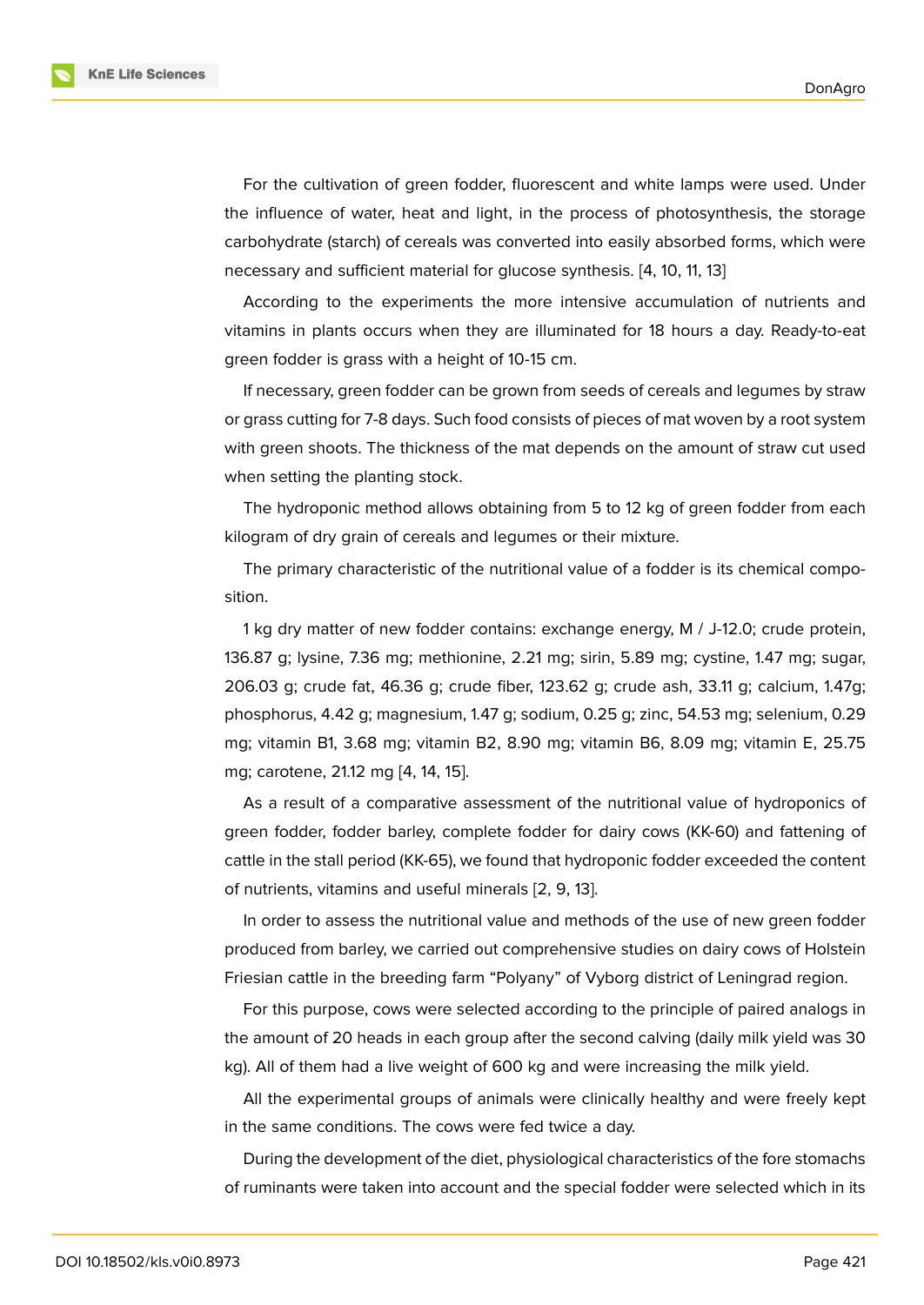quantity and combination ensured the creation of the most favorable conditions for the vital activity of rumen microorganisms, as well as the cost indicators of the daily intake of feed per 1 head.

Our research showed that proteins in hydroponic green fodder (HGF) had a number of other positive properties. Its cost was significantly lower compared to compound fodder.

Therefore, we made an attempt to replace compound fodder in the diet of milked cows for protein equivalent (HGF) and to study how this replacement affects productivity and nutrient use. The diet of the control group consisted of herb hay, herb and cerealclover silage, concentrated fodder which together with the premix was fed in the form of compound fodder (10 kg / head. KK 60-19.6 SP), crushed corn (3 kg / head), sunflower cake (2kg / head), crimped barley grain (2kg / head) and mineral supplement (200g / head).

The diet of the experimental group consisted of the same rough fodder and succulent fodder, completely compound fodder, crushed grain mass by 50%, as well as a mineral additive, polysaccharides, propylene glycol were replaced with hydroponic greens from barley produced according to the developed technology. The daily diet of the experimental group was 80.6 rubles cheaper and the quality indicators were not significantly higher in the control group.

During the entire research period, milk productivity was recorded by means of control milking (once in every 10 days), fat mass fraction, milk protein content, digestibility of nutrients in rations, morphological parameters of blood of lactating cows during lactation at 70, 150, 250 days, and also milk production coefficients, biological usefulness of milk and biological efficiency of cows were calculated.

#### **3. Results**

Milk yield is the main criterion by which the effectiveness of the use of the studied additive was assessed according to the proposed technology. During the entire research period, milk production was recorded by means of control milking (every 10 days). The data on milk productivity of cows for 305 days of lactation are presented in Table 1.

The studies showed that the milk yield of cows in the experimental group for 305 days of lactation was higher by 549.5 kg or 6% compared to the cows in the control group. The average daily milk yield of cows in the experimental group exceeded 1.8 kg or 6%, the mass fraction of fat in milk increased by 0.4%, the mass fraction of protein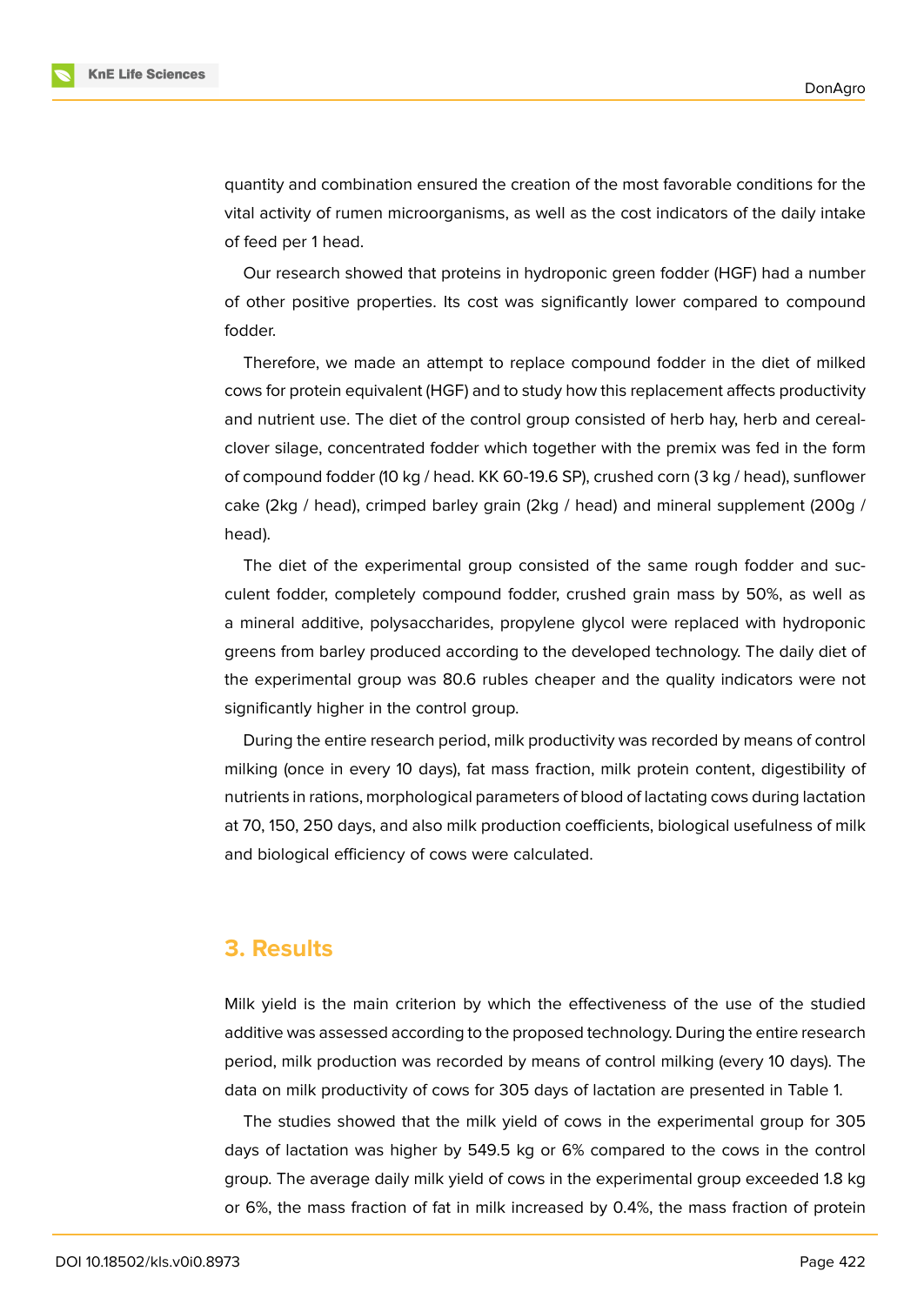| <b>Indicators</b>                                  | Groups            |                  |  |
|----------------------------------------------------|-------------------|------------------|--|
|                                                    | Control           | Experimental     |  |
| Number of heads                                    | 20                | 20               |  |
| Live weight 1 head, kg                             | $599 + 7.19$      | $597 + 6.18$     |  |
| Milk yield per 305 days of lactation, per head, kg | $9101 \pm 65.3$   | $9650.3 + 56.3$  |  |
| Average daily milk yield, kg                       | $29.84 \pm 0.25$  | 31.64 $\pm$ 0.25 |  |
| Gross production, c                                | $1820 + 20.5$     | $1930 + 22.7$    |  |
| Dry matter content in milk,%                       | $12.34 \pm 0.08$  | $12.84 \pm 0.03$ |  |
| Mass fraction of fat,%                             | $3.71 \pm 0.037$  | $4.11 \pm 0.036$ |  |
| Milk fat content, kg                               | $675.2 + 4.89$    | $793.2 + 5.12$   |  |
| Mass fraction of protein,%                         | $2.85 + 0.018$    | $3.20 + 0.20$    |  |
| Milk protein content, kg                           | 518.7 $\pm$ 4.89  | $617.6 + 6.98$   |  |
| Content of nonfat milk solids, %                   | $8.63 + 0.07$     | $8.73 \pm 0.05$  |  |
| Milk factor, %                                     | $1519.4 \pm 18.7$ | $1616.5 + 19.2$  |  |
| Biological value coefficient (BVC) of cows         | 187.5 $\pm$ 4.02  | $207.6 + 3.99$   |  |
| Biological value coefficient (BVM) of milk         | $131.1 \pm 2.14$  | $141.1 \pm 1.99$ |  |

TABLE 1: Milk productivity of cows in 305 days of lactation

was 0.35%, as a result of which the amount of milk fat and protein in the experimental group increased by 118 kg or 17.5% and 98.9 kg or 19%, respectively.

During the assessment of the consumer qualities of milk, along with the physicochemical properties, an important place is given to the definition of biologically regular relationships between the live weight and the level of productivity. According to this, the coefficients of milk production, biological value of milk and biological efficiency of a cow were calculated.

The studies showed that the milk production coefficient in the experimental group was 1616.5, and in the peers of the control group it was 1519.4, which was 97.1 points more in favor of the experimental group.

The assessment of the biological usefulness of milk was determined by the content of nonfat milk solids and protein, since these indicators give a more accurate assessment of the usefulness of milk, as well as identify the best animals that give higher quality milk and indicate higher indicators of the coefficient of biological value of cows and biological value of milk.

Thus, the coefficient of biological value of cows in the experimental group was higher by 20.1 or 10.72% than that of analogs of the control group and the coefficient of biological value of milk was higher by 10% or 7.63%.

Consequently, hydroponic green fodder (HGF) produced according to the developed technology contains the required nutrients that contribute to the decomposition of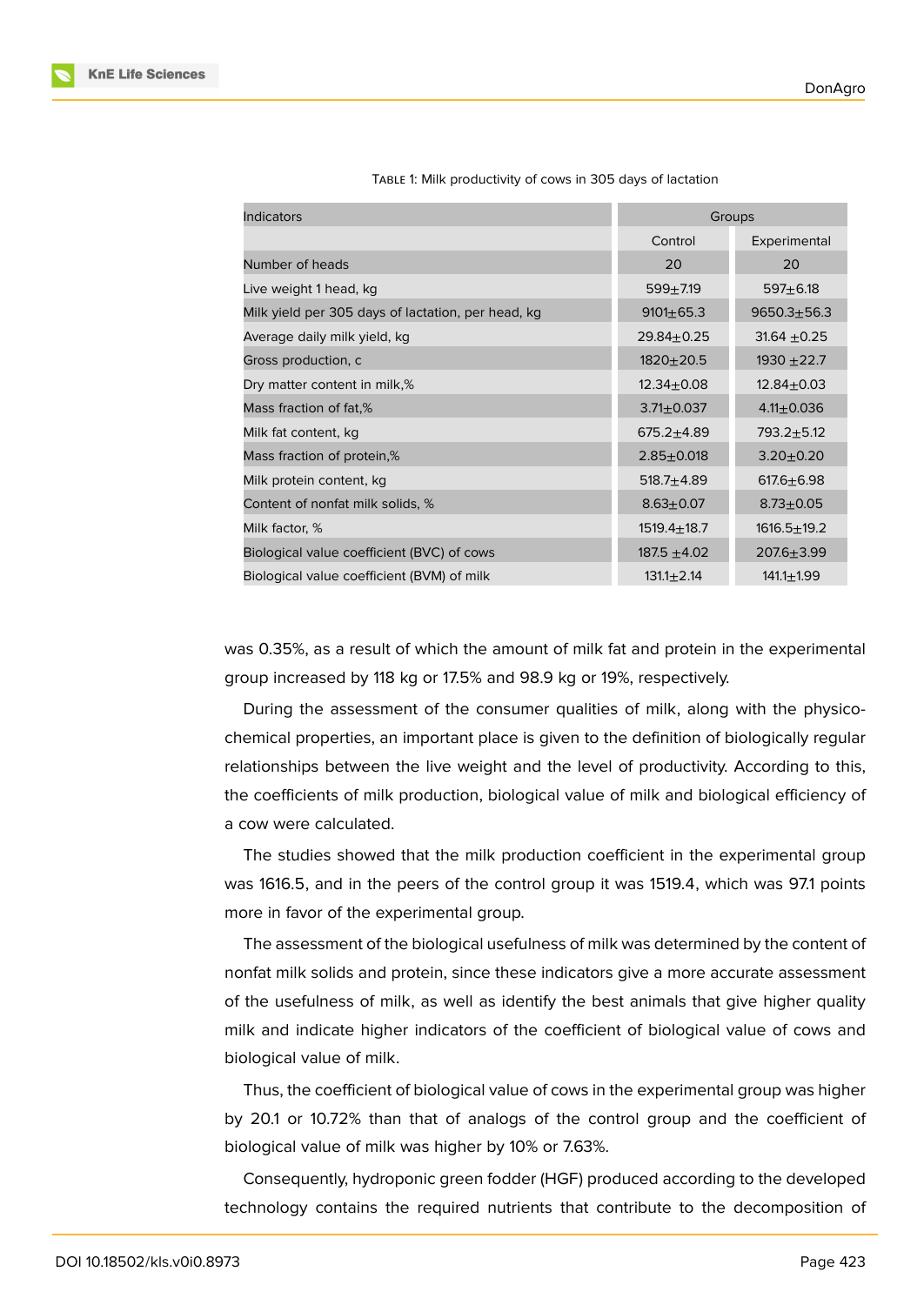**KnE Life Sciences** 

proteins, fats, carbohydrates into easily digestible organic components (amino acids, fatty acids and simplest saccharides) which are simpler in structure and completely replaces compound fodder, mineral supplement in the diet of milking cows and allows saving 80 rubles of fodder daily.

Digestibility is one of the primary indicators of the diet supply with the optimal amount of a particular nutrient.

The research revealed that the digestibility of both dry matter and organic matter was at a high level in animals of both experimental and control groups and ranged from 69.6 to 71.4%, however, there were no significant differences between the groups in the digestibility of the studied substances (Table 2). At the same time, it is necessary to note that the digestibility of crude protein in the experimental group was better than in the control one and amounted to 71.9 and 74.3%, respectively, which led to a significant increase in the digestibility of crude fiber, which was maximum in animals of the experimental group and amounted to  $55.2\%$  (P < 0.05).

| <b>Indicators</b>     | Control group   | Experimental<br>group |
|-----------------------|-----------------|-----------------------|
| Dry matter            | $69.6 + 0.85$   | $71+0.87$             |
| Organic matter        | $70.3 + 0.83$   | $72.9 + 0.73$         |
| Crude protein         | $71.9 + 0.71$   | $74.3 + 0.89$         |
| Crude fat             | $55.5 + 2.11$   | $56.2 + 1.98$         |
| Crude fiber           | $51.2 \pm 0.08$ | $55.2 \pm 1.76$       |
| Free-nitrogen extract | $75.8 + 1.11$   | $78.4 + 1.11$         |

TABLE 2: Digestibility of dietary nutrients by cows, % (n=3)

The data on the average daily nitrogen balance is of particular interest, since the productivity of ruminants largely depends on the supply of their diet (Table 3).

The intensity of conversion of nitrogenous substances of fodder into body proteins depends on the quality of the balance of the diet in terms of the quantity and quality of trace elements calcium and phosphorus. They are involved in the absorption, transport and metabolism of organic substances. The average daily balance and the use of calcium for production in the body of cows is presented in Table 4.

The experiments showed that the indicators of calcium balance in the studied groups of animals are positive. According to the amount of calcium taken with food, the experimental animals, depending on the quality of the diet, had some differences. In comparison with the control group, the animals of the experimental group took calcium more by 2.98 g, or 2.01%. Animals receiving hydroponic green fodder as part of the diet excreted less calcium through the gastrointestinal tract. Thus, the excretion of calcium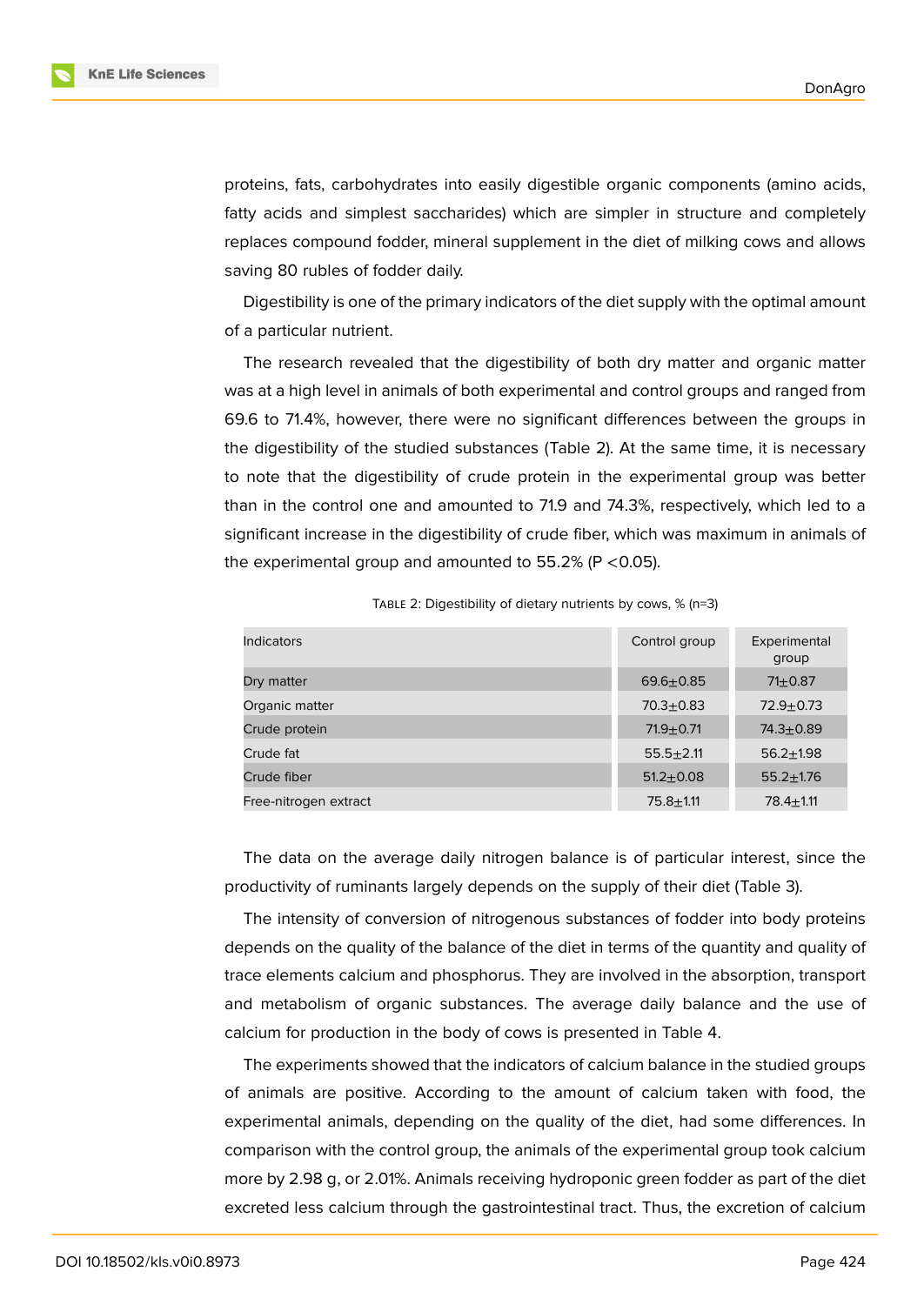| <b>Indicators</b>                    | Control group     | Experimental<br>group |  |
|--------------------------------------|-------------------|-----------------------|--|
| Nitrogen received from the diet      | $637.02 + 3.12$   | $615.70 \pm 15.15$    |  |
| Nitrogen excreted in feces           | $188.55 + 4.33$   | $173.86 + 7.10$       |  |
| Digested                             | 498.47±0.68       | $562.51 \pm 11.64$    |  |
| Digestibility coefficient,%          | $72.30 \pm 0.68$  | $74.93 + 0.75$        |  |
| Daily milk yield, kg                 | $29.84 \pm 0.85$  | $31.64 \pm 0.85$      |  |
| Nitrogen excreted in urine           | $299.02 + 1.79$   | $283.79 + 10.80$      |  |
| Nitrogen excreted in milk            | $168.99 + 3.57$   | $180.62 + 1.30$       |  |
| Nitrogen excreted in milk:% of taken | $24.2 + 0.52$     | $27.30 + 0.65$        |  |
| % of digestible                      | $33.93 + 0.40$    | $36.92 + 0.73$        |  |
| Body deposition                      | $7.33 \pm 0.27$   | $8.10 + 0.12$         |  |
| Assimilated nitrogen, g              | $166.31 \pm 3.50$ | $178.72 \pm 1.25$     |  |
| % of accepted                        | $25.31 \pm 0.50$  | $28.6 + 0.07$         |  |
| % of digested                        | $35.49 \pm 0.36$  | $38.08 + 0.93$        |  |

TABLE 3: Digestibility of dietary nutrients by cows, % (n=3)

TABLE 4: Digestibility of dietary nutrients by cows, % (n=3)

| Indicators                   | Control group              | Experimental<br>group |  |
|------------------------------|----------------------------|-----------------------|--|
| Calcium taken with feed, q   | $145.09 +$                 | 148.07 $\pm$          |  |
| Calcium excreted in feces, q | 79.51 $\pm$<br>74.32 $\pm$ |                       |  |
| Digested calcium, g          | 65.58                      | 73.75                 |  |
| Calcium excreted in urine, q | $6.01 +$                   | $6.45+$               |  |
| Allocated calcium in milk, q | $39.08 + 0.6$              | $41.09 + 0.8$         |  |
| Allocated total, q           | $124.6+$                   | 121.86 $\pm$          |  |
| Calcium balance, $(\pm)$     | $20.49+$                   | $26.21+$              |  |
| Calcium used for products,%  | $26.93+$                   | $27.75+$              |  |

with feces in cows of the experimental group was 50.2% of the accepted value, versus 54.8% in the control group. There were significant differences in the amount of digested calcium.

The cows of the experimental group digested calcium more by 8.7 g or (12.41%) compared to the control group. In the experimental group, more calcium was excreted from the body with milk in comparison with the analogs of the control group by 2.01 g or (5.14%). The balance of calcium utilization in cows of the experimental group in comparison with the control was higher (35.4%). Thus, the studies showed the advantage of the experimental group compared to the control animals in terms of calcium utilization rates by 3.04% higher. We also found positive indicators of the balance of phosphorus in experimental animals (Table 5).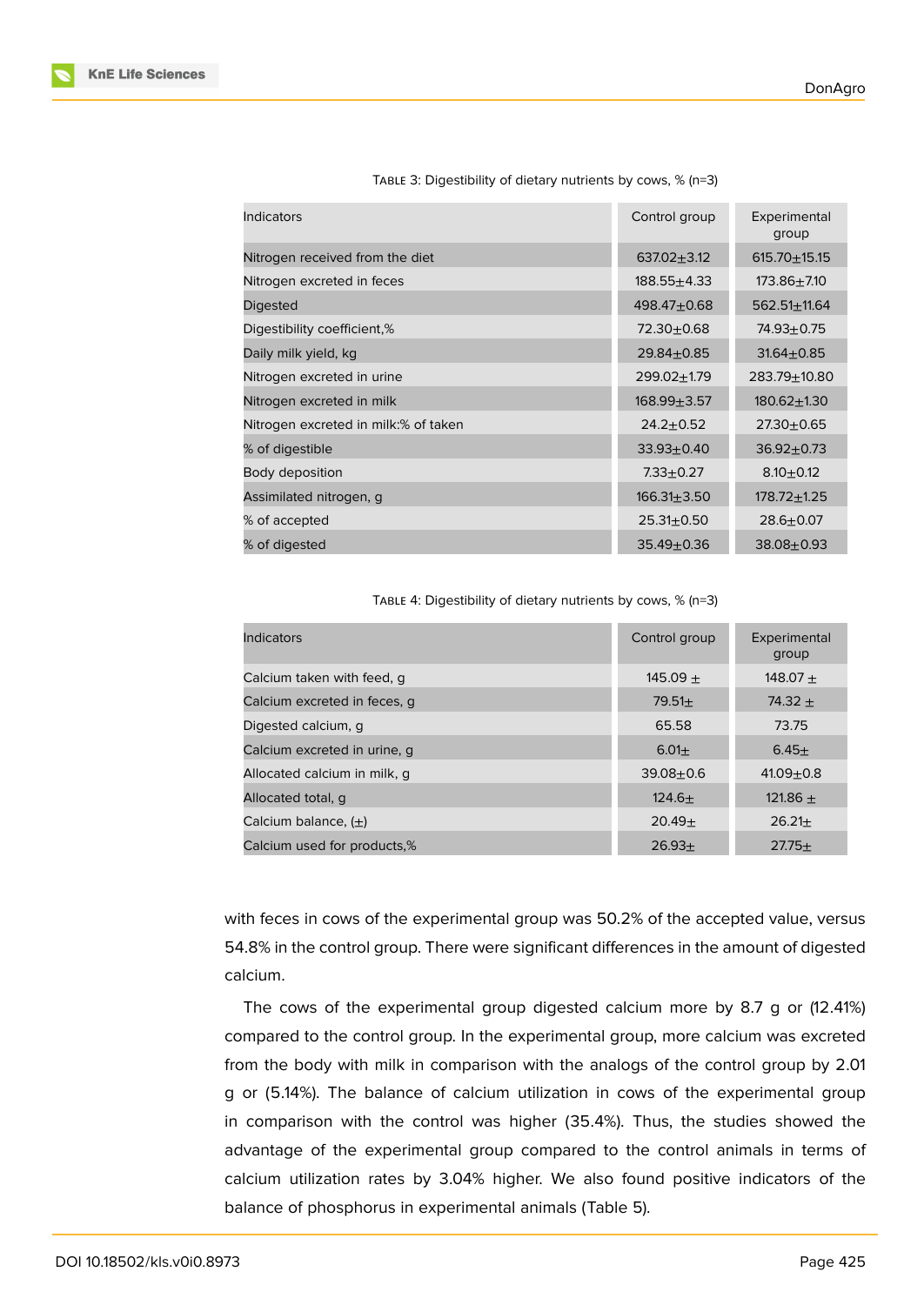| <b>Indicators</b>                 | Control group   | Experimental<br>group |  |
|-----------------------------------|-----------------|-----------------------|--|
| Phosphorus taken with feed, q     | 78.97+0.40      | $83.27 + 0.49$        |  |
| Phosphorus excreted in feces, q   | $43.30 + 0.23$  | 41.07 $\pm$ 0.19      |  |
| Phosphorus excreted in urine, q   | $0.81 + 0.04$   | $0.90 + 0.04$         |  |
| Allocated phosphorus with milk, q | $27.15 + 0.011$ | $31.26 + 0.38$        |  |
| Allocated total, q                | $71.26 + 0.67$  | $73.23 \pm 0.85$      |  |
| Phosphorus balance, $(\pm)$       | 7.71            | 10.04                 |  |
| Phosphorus used for products,%    | 34.38           | 37.54                 |  |

TABLE 5: Average daily phosphorus balance in animals (n=3)

The most significant amount of phosphorus from the organism of the experimental cows was excreted with milk in the animals of the experimental group. The difference in this indicator in relation to the control was 4.11 g or (16.4%).

The balance of phosphorus use in cows of the experimental group in comparison with the control was 2.33 g or (30.2%) higher.

The indicators of the coefficient of phosphorus utilization in the experimental group exceeded this indicator over the analogs from the control group by (3.16 or (9.2%). Therefore, 100% replacement of compound fodder with hydroponic green fodder from barley in the diets of feeding experimental lactating cows contributed to higher deposition and use in the body of nitrogen, mineral elements (calcium, phosphorus), which ultimately had an impact on the increase of the milk production of cows.

Normally, hematological parameters react most quickly, which, in turn, are closely related to the resistance of the animal's body and milk productivity, since during lactation a significant amount of milk is delivered to the lacteous gland with blood. Thus, it was found that the studied indicators of the morphological composition of the blood of cows were within the physiological norm at all periods of lactation (Table 6).

We should note that a higher content of formed elements of erythrocytes, hemoglobin, leukocytes, lysozyme activity, calcium, inorganic phosphorus, carotene in the blood of lactating cows of the experimental groups during lactation was 70,150,250 days. This indicates to a more intensive metabolism in their bodies and a positive effect of hydroponic green fodder produced from barley in the diet of dairy cows on the digestibility of protein, fat, fiber, free-nitrogen extract. In addition it indicates to the better nitrogen utilization and calcium and phosphorus assimilation.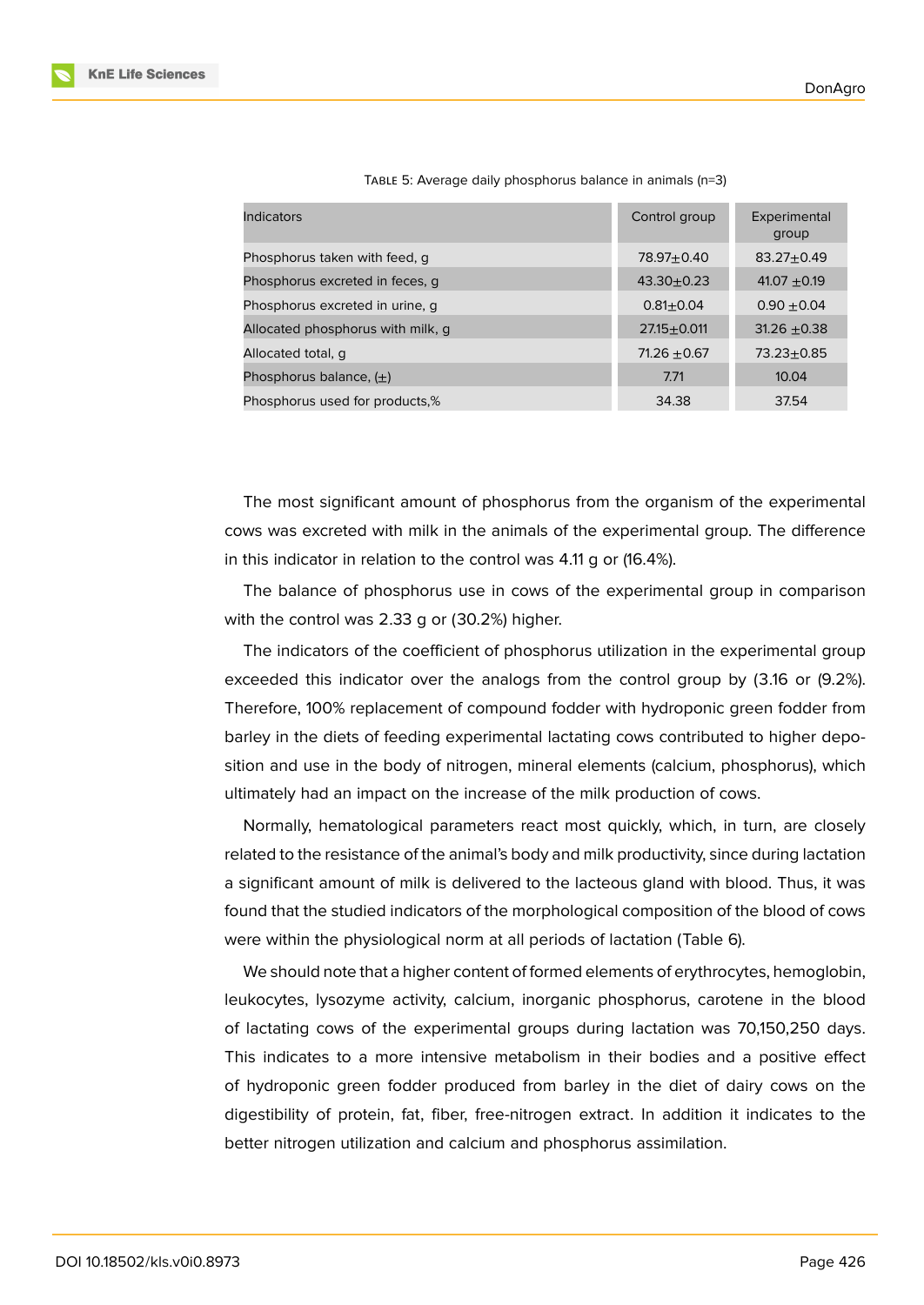| <b>Indicators</b>             | Groups                  |                  |                 |                |                 |                  |
|-------------------------------|-------------------------|------------------|-----------------|----------------|-----------------|------------------|
|                               | Control                 |                  |                 | Experimental   |                 |                  |
|                               | Lactation periods, days |                  |                 |                |                 |                  |
|                               | 70                      | 150              | 250             | 70             | 150             | 250              |
| Hemoglobin, q%                | $9.10 \pm 2.7$          | $10.0 + 3.09$    | $9.60 + 2.8$    | $9.30 + 2.9$   | $10.87 + 3.1$   | $10.03 + 2.99$   |
| Erythrocytes, mln             | $4.20 + 0.12$           | $4.38 + 0.14$    | $4.94 \pm 0.17$ | $4.78 + 0.28$  | $4.91 \pm 0.31$ | $5.04 \pm 0.40$  |
| Leukocytes, thous.            | $7.20 \pm 0.28$         | $6.97 + 0.22$    | $8.21 + 0.32$   | $7.52 + 0.26$  | $7.12 + 0.29$   | $8.89 + 0.38$    |
| Lysozyme activity,%           | $32.30 + 3.7$           | $28.50 + 3.6$    | $30.00 + 3.0$   | $33.09 + 4.1$  | $29.5 + 3.99$   | $30.8 + 4.5$     |
| Calcium, mg,%                 | $11.01 \pm 2.14$        | $11.22 + 2.01$   | $11.83 + 2.9$   | $11.89 + 3.12$ | $11.99 + 3.46$  | $12.6 + 4.2$     |
| Inorganic phosphorus,<br>mg,% | $3.34 \pm 0.07$         | $4.61 \pm 0.011$ | $4.51 \pm 0.16$ | $3.86 + 0.27$  | $4.98 + 0.37$   | $4.77 + 0.49$    |
| Carotene, mg,%                | $0.369 + 1.12$          | $0.454 + 1.09$   | $0.789 + 1.08$  | $0.388 + 1.67$ | $0.501 + 1.87$  | $0.815 \pm 2.15$ |

TABLE 6: Morphological parameters of cow blood

### **4. Conclusion**

The studies showed that 100% replacement of compound fodder and 50% replacement of grain mass showed that when hydroponic green fodder from barley was introduced into the diet of cows, the milk yield in the experimental group exceeded this indicator in the control group by 6%.

The annual income from feeding green fodder was 329710 rubles at the purchase price of milk of 30 rubles / kg (10990  $\times$  30) and the daily efficiency of compound fodder was (80.6  $\times$  20) = 1612 rubles respectively and for the period of lactation it was 491660 rubles.

Thus, the production of hydroponic fodder based on new technology allows providing animals with a high-quality supplement with high protein and energy value. Its use significantly improves the quality of the diet and the resulting milk. In addition it makes it possible to solve the problem of animal health, especially in farms that use highly productive breeds and reduces the cost of fodder.

### **Funding**

The research was carried out with the support of Krasnozernoe Company of Priozersk District, Leningrad Region and Polyany Company of Vyborg District, Leningrad Region.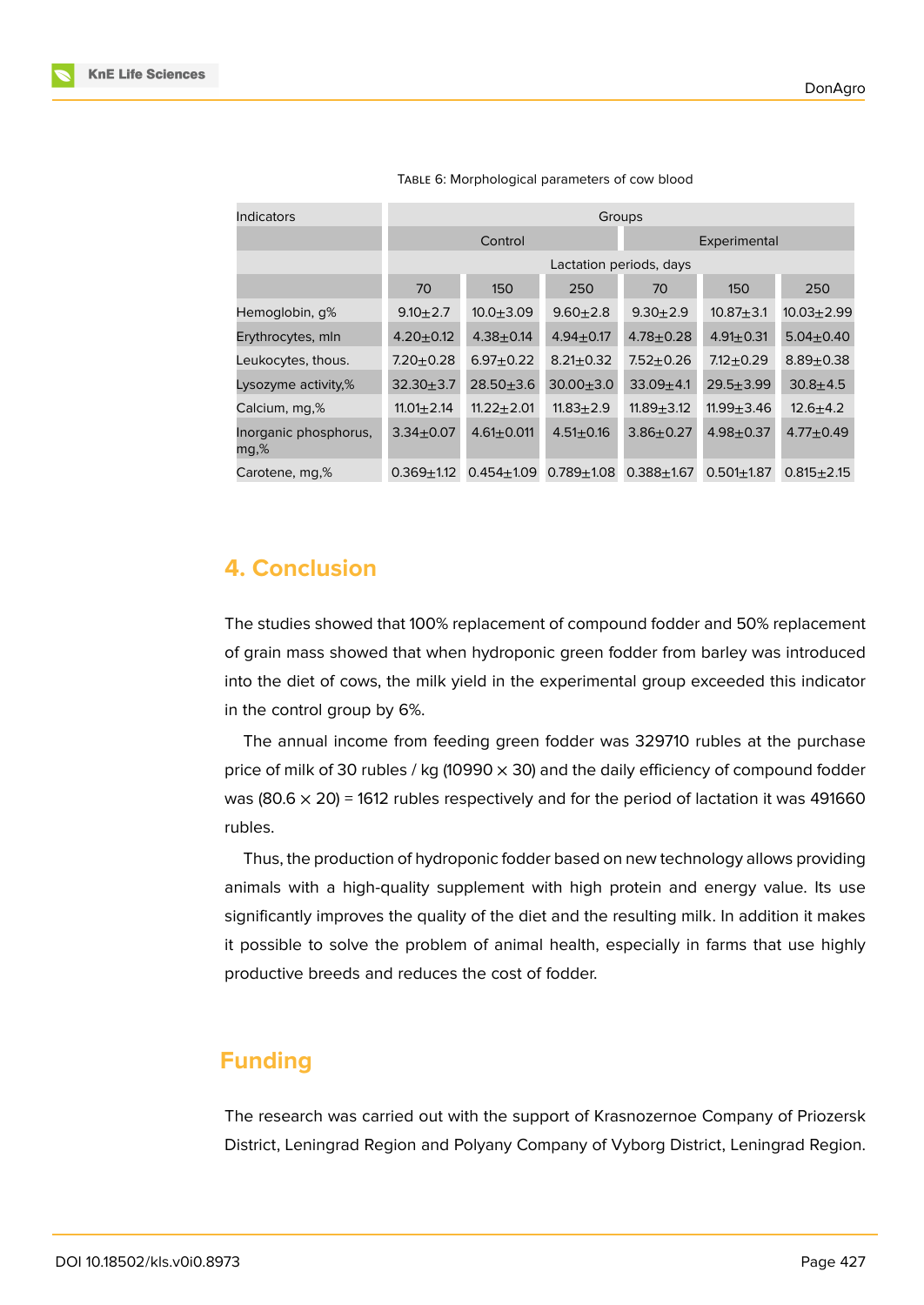

## **Acknowledgement**

The authors would like to express their gratitude to Scientific and Organizational Center of St. Petersburg Agrarian University and their colleagues.

# **Conflict of Interest**

The authors have no conflict of interest to declare.

#### **References**

- [1] Matserushka, A. R. (2016). The Biological Value of Hydroponic Green Feed from Barley Grain in Feeding Dairy Cows. *Legal Issues in Veterinary Medicine*, vol. 4, pp. 217-222.
- <span id="page-9-1"></span>[2] Naik, P. K., Swain, B. K. and Singh, N. P. (2015). Production and Utilization of Hydroponics Fodder. *Indian Journal of Animal Nutrition*, vol. 32, issue 1, pp. 1–9.
- [3] Gebremedhin, W. K. (2015) Nutritional Benefit and Economic Value of Feeding Hydroponically Grown Maize and Barley Fodder for Konkan Kanyal goats. *IOSR Journal of Agriculture and Veterinary Science* (IOSR–JAVS), vol. 8, issue 7. pp. 24- 30.
- <span id="page-9-0"></span>[4] Kruglyakov, Y. A. (1991). *Equipment for Continuous Hydroponic Cultivation of Green Forage* (vol. 6). Moscow: VO Agropromizdat, p. 79.
- [5] Matserushka, A. R. and Tuz, D. V. (2015). Hydroponic Feed based on New Technology. *Livestock in Russia*, vol. 1, pp. 44-45.
- [6] Rosselkhoz (2006). *Methodological Recommendations Grain Germination and Hydroponic Green Fodder Production*. Sergiev Posad: Izdatelstvo Rosselkhoz,
- [7] Gaikwad, D., and Maitra, S. (2020) Hydroponics Cultivation of Crops In Gaikwad, D., Shankar, T., and Maitra, S. (eds.) *Protected Cultivation and Smart Agriculture*, New Delhi: New Delhi Publishers.
- [8] Aii, T., Kurihara, М. and Kume, S. (1990). The Effect of Feeding Calcium Soap of Fatty Acids and Sodium Acetate on the Physiological Responses of Dairy Cows Japan. *Journal of Zootechnical Sciences*, vol. 61, issue 10, pp. 959-962.
- <span id="page-9-2"></span>[9] Rajkumar, G., *et al*. (2018). Evaluation of Hydroponics Fodder as a Partial Feed Substitute in the Ration of Crossbred Calves. *Indian Journal of Animal Research*, vol. 52, issue 12, pp. 1809–1813.